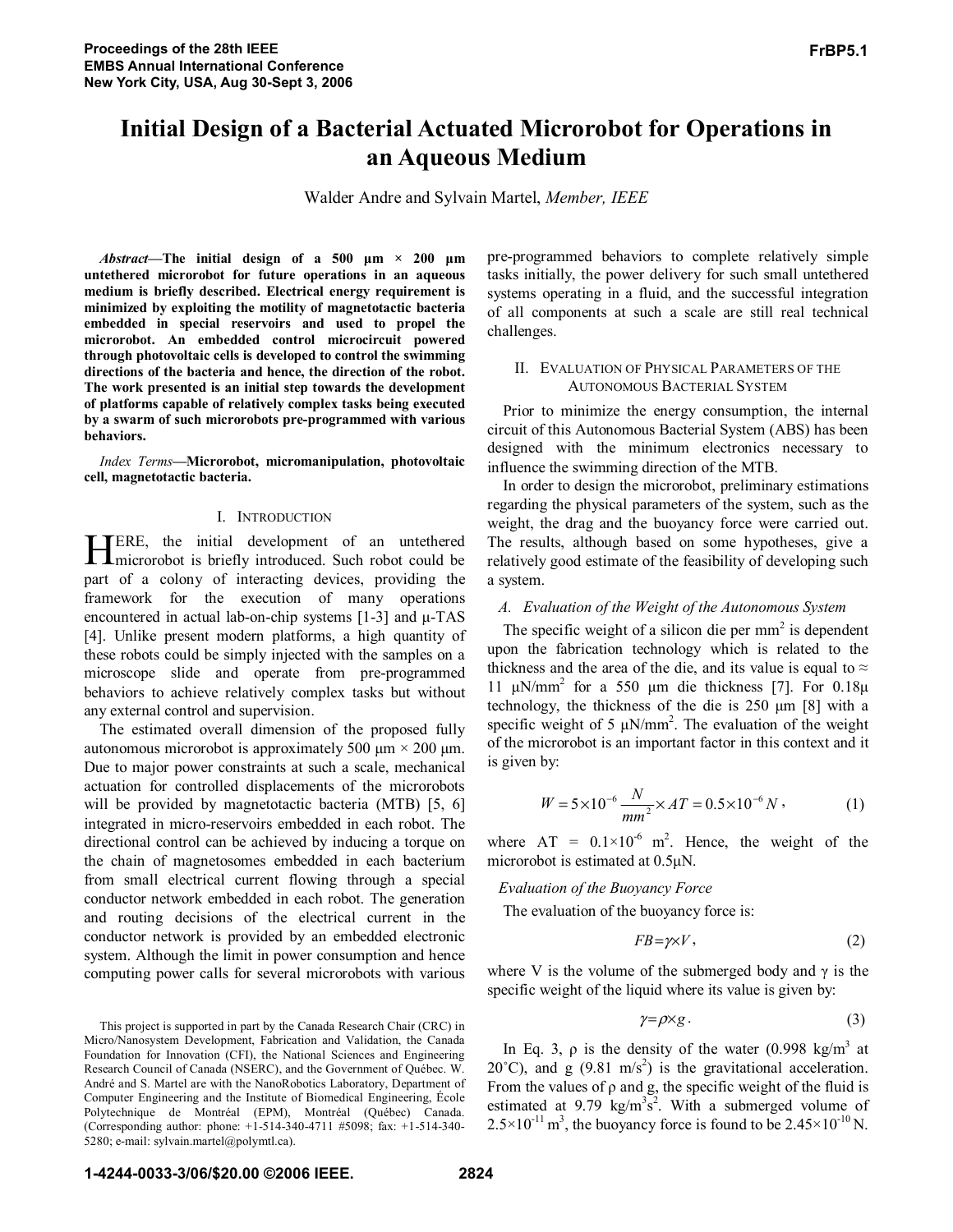Here, the buoyancy force is less than the weight of the system. The surface tension of the water is estimated at 34 μN which is greater than the weight of the microrobot. Therefore, by adjusting the weight of the microsystem, the depth of the microrobot in the aqueous medium can be predetermined.

## *B. Evaluation of the Drag Force*

The drag force is given by:

$$
D = \frac{1}{2} \rho v^2 A C_p,\tag{4}
$$

where A is the surface area moving against the liquid,  $\nu$  is the speed of the liquid (water is considered here) referred to the microrobot,  $\rho$  is the density of water and  $C_D$  is the coefficient of drag. The drag force is estimated at 31 pN.

Previous experiments with some types of MTB have shown thrusts of approximately 0.6 pN per bacterium. Our group also estimated a thrust as high as approximately 4 pN for the MTB of type MC-1. Consequently, it seems conceivable to be able to integrate a group of MTB large enough to provide a force exceeding the drag force of 31 pN acting on the microrobot.

# III. GLOBAL ARCHITECTURE OF THE ABS

Each ABS has reservoirs containing the MTB, a control conductor network to influence the swimming direction and hence, the pushing force of the microrobot, a control microcircuit, and the photovoltaic cells for powering the microelectronic circuit in die form. The die will be covered with a thin layer of parylene with a thickness of approximately 200 nm in order to insulate the integrated circuit from the aqueous medium. Four bacterial reservoirs with porous walls will be incorporated onto the microrobot.



Fig. 1. Schematic (not to scale) of the global architecture of the ABS with an overall estimated size of 500  $\mu$ m × 200  $\mu$ m.

Figure 1 shows the global architecture of the ABS. There are two reservoirs on the left side of the microsystem acting as rudders in this particular implementation while the ones in the right are used for forward or backward movement of the microrobot.



Fig. 2. Schematic of the internal architecture of the microelectronics embedded in each ABS. VI stands for voltage to current converter.

Figure 2 shows the control logic block based on a simple state machine inside the ABS providing the electrical current necessary to influence the swimming direction of the MTB. A minimum of 100 μA have been estimated for proper operation of the ABS. In order to power the microrobot, the design of a CMOS photovoltaic cell appeared to be the best alternative within the known constraints.



Fig. 3. Cross-section of a reservoir containing the MTB and acting as a "bacterial engine". Directional control is assured by inducing a torque on the chain of magnetosomes embedded in each bacterium by passing an electrical current in the metal conductors.

An optimal structure for the encapsulation of the MTB is an essential part of the system and relies on advanced microfabrication techniques. A simplified schematic of one reservoir is depicted in Fig. 3 where porous walls allow displacement of the microrobots while retaining all MTB in the reservoirs.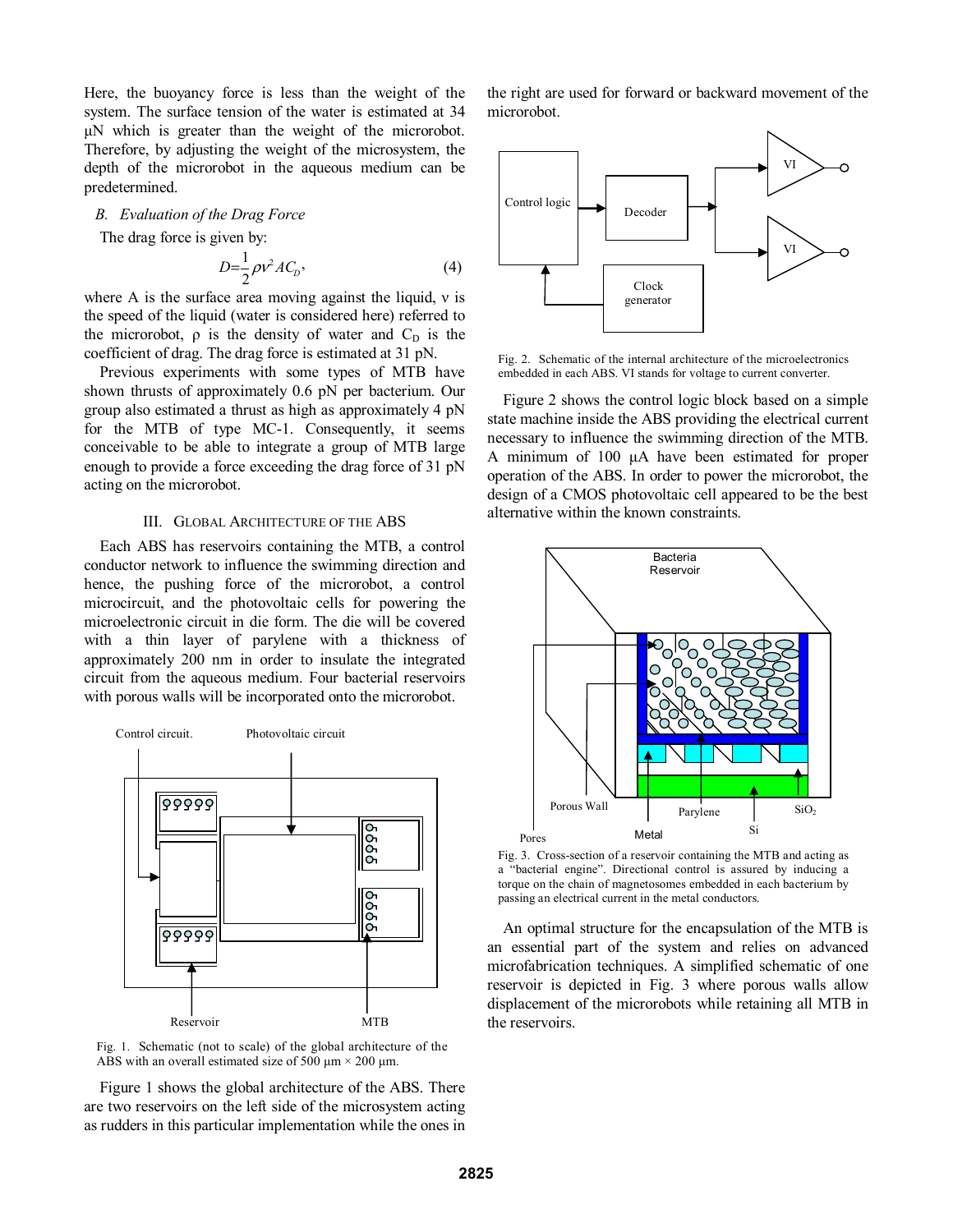## IV. DESIGN OF A PHOTOVOLTAIC CELL

A special architecture of the photovoltaic cell is proposed to increase its quantum efficiency [9]. This architecture is based on an ensemble of concentric squares with alternate p and n type semiconductors. As a result, the number of pn junctions is increased and hence, the current provided by the photovoltaic cell is increased. The design of the photovoltaic cell was carried out with the software assistance Cadence layout Virtuoso and a netlist was extracted to carry out simulations of the cell for various values of light intensities. We have obtained an open circuit voltage of 0.58 Volt and a short current circuit of 100 μA which is sufficient to create the minimum local magnetic field to orient the bacteria. We have computed that a current of 100 μA injected into a conductor line will generate a magnetic field of 0.5 gauss within a distance of 400 nanometers (nm) which is also equal to the earth magnetic field. With 0.18μ CMOS technology, conductor wires of 230 nm of width are possible. Therefore, within a distance of 230 nm from the conductor wire, a magnetic field greater than the earth magnetic field can be produced to influence the trajectory of the MTB. Figure 4 shows the layout created with Cadence Virtuoso schematic of the power cell. The estimated power is depicted in Fig. 5 and Fig. 6.



Fig. 4. View of the architecture of the cell from Cadence layout Virtuoso.



 Fig. 5. Simulated I-V characteristics of the photocell for different green light intensities [9].



Fig. 6. (a) Simulated I-V characteristics of the photocell for 100m*W*/cm2 green light intensity. (b) Simulated P-V characteristics of the photocell for different light intensities [9].

## V. CONCLUSION

Preliminary results for the design of an autonomous bacterial microrobot that can be pre-programmed for a specific task have been briefly described. The long term goal is to build a fleet of such microrobots working autonomously towards relatively complex operations performed in a fluid sample. To minimize electrical power requirement, the motility of magnetotactic bacteria is exploited while a photovoltaic cell provides the minimum electrical power for the embedded control electronics. Preliminary estimates indicate that the 100 μA of current produced by the cells may be sufficient for influencing the swimming direction of the bacteria for controlled movements of the microrobot. This approach of combining synthetic and biological components has a great impact on the minimization of the power consumption of the microrobot, allowing the design of novel platforms that could play an important role for future laboratory tasks.

### ACKNOWLEDGMENT

The bacteria were provided by D. Schüler from the Max-Planck Institute for Marine Microbiology in Bremen, Germany, and D. A. Bazylinski from the Dept. of Biochemistry, Biophysics and Molecular Biology, Iowa State University.

#### **REFERENCES**

- [1] J. Cooper, "New Lab-on-a-Chip formats for cell based analysis". *IEEE Conf. Seminar and Exhibition on MEMS Sensor Technologies,* pp. 143-144, 2005.
- [2] R. Massili, "Lab-on-a-chip poised to revolutionize sample prep", *Research and Development Kobe Steel Engineering Reports*, vol. 41, no. 2, Feb. 1999.
- [3] Y. Liu, E. Smela, N. M. Nelson and P. Abshire, "Cell-lab on a chip: a CMOS-based microsystem for culturing and monitoring cells", *Annu. Int. Conf. of the IEEE Eng. in Medicine and Biology Society*, vol.4, pp 2534-2537, 2004.
- [4] A, Manz, "Design secrets and new dimensions in field driven separations for micro total analysis systems (μ-TAS)", *Technical Digest. Solid-State Sensor and Actuator Workshop*, pp. 1-4, 1996,